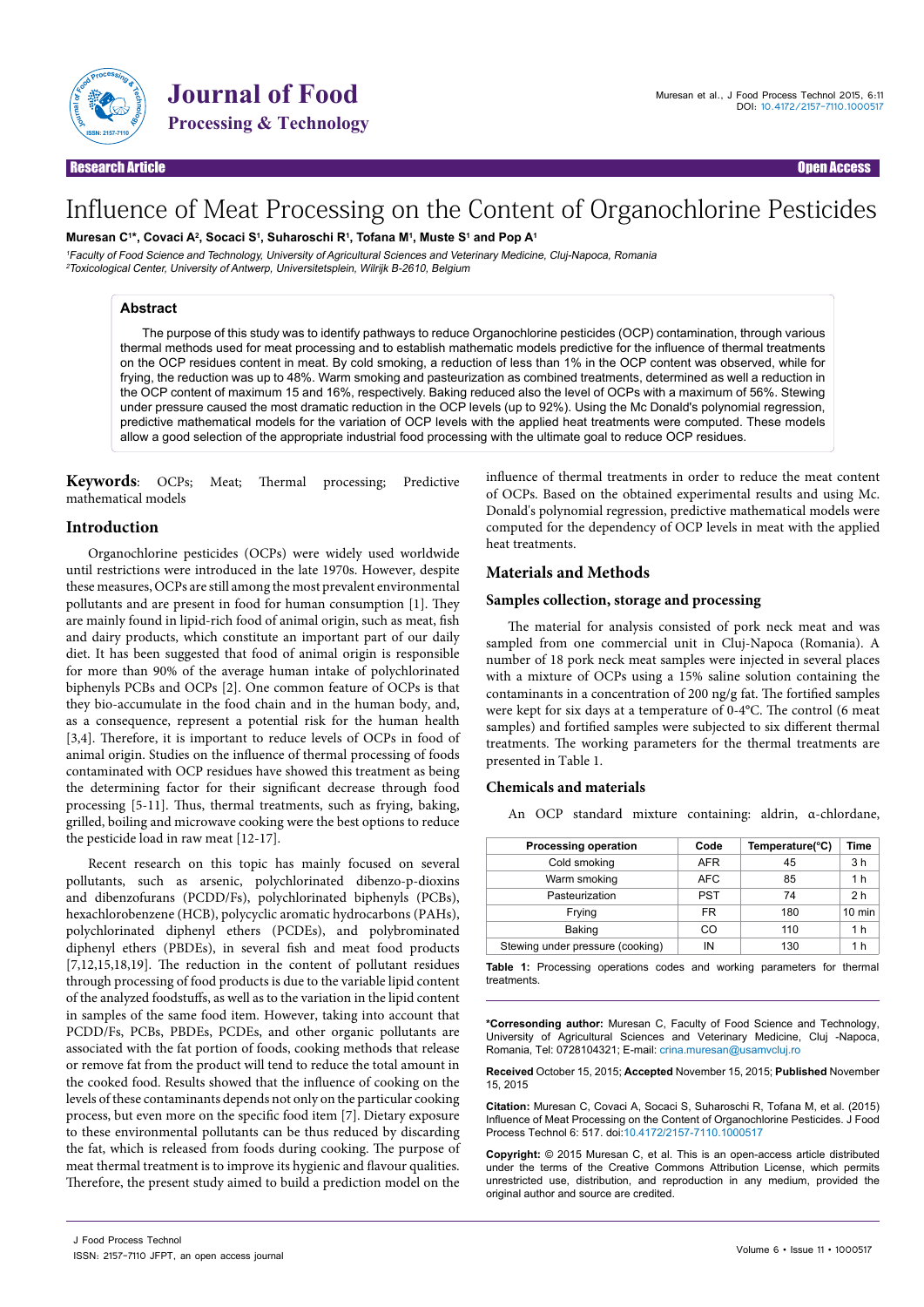γ-chlordane, 4,4'-DDD, 4,4'-DDE, 4,4'-DDT, dieldrin, endosulfan I, endosulfan II, endosulfan sulfate, endrin, endrin aldehyde, endrin ketone, heptachlor, heptachlor epoxide and methoxychlor (Restek Corp, SUA) was used to construct the calibration curves. A stock mixture of OCP standards in hexane was prepared and stored at 4°C. The calibration curve of each OCP wa s constructed using standard samples with six different concentrations (5, 10, 50, 100, 200 and 500 ng/g) of the standard mixture solution.

The areas of the obtained peaks were plotted as function of the concentration. Each sample and standard solution was analyzed in duplicate using GC-ECD. The method was validated by determining recoveries, correlation coeficients, relative standard deviations (RSD) and detection limits (Table 2). The precision of the method was satisfactory with RSDs < 20% for all OCPs.

# **Fat extraction by automatic extractor**

A Soxhlet apparatus (VELP Scientifica) was used for the determination of the fat content in the meat samples. Ten gm of meat were accurately weighed and homogenized with 10 g of Celite. The mixture was quantitatively transferred into an extraction thimble. Before use, the extraction thimble was washed with 15 mL of acetone and 15 mL of hexane. Fat extraction was performed by Soxhlet extraction with 90 mL of petroleum ether at 70°C by placing the extractor slider into the "immersion" position for 10 min and, successive ly, into the "washing" position for 180 min.

## **Cryogenic extraction of pesticides**

In order to measure the fat content, 0.5 g of fat was weighted and mixed with 3 mL of methylene chloride-acetonitrile mixture (25:75, v/v). The mixture was centrifuged at 3000 rpm at -15°C for 20 min. The supernatant layer was transferred into a different tube and slowly heated in a water bath at 40°C to melt the fat. The extraction was re peated with another 3 mL of acetonitrile- methylene chloride mixture and centrifugation was repeated. Second supernatant layer was added to the first one. The organic phase was evaporated at 35°C under a nitrogen stream in order to reach a final volume of 2 to 3 ml (solution A).

## **Partitioning on C18 SPE cartridge**

A SPE vacuum manifold, SPE Florisil cartriges (6 mL, 2000 mg) and SPE Chromabond C18 cartridges (6 mL, 500 mg) were used for the

| Compounds          | <b>Mean recovery</b><br>$(\pm SD)$ | Correlation<br>Coefficient (R2) | RSD % | <b>Detection</b><br>limits(ng/g) |
|--------------------|------------------------------------|---------------------------------|-------|----------------------------------|
| heptachlor         | $97.4 \pm 1.0$                     | 0.9998                          | 10.6  | 1                                |
| aldrin             | $70.6 \pm 8.4$                     | 0.9999                          | 13.1  | 1                                |
| heptachlor epoxide | $83.5 \pm 1.1$                     | 0.9997                          | 7.0   | 5                                |
| y chlordane        | $77.7 \pm 9.3$                     | 0.9998                          | 12.9  | 5                                |
| α chlordane        | $73.6 \pm 1.1$                     | 0.9996                          | 10.4  | 5                                |
| 4.4 DDE            | $70.5 \pm 9.3$                     | 0.9996                          | 12.3  | 5                                |
| endosulfan I       | $77.2 \pm 9.2$                     | 0.9999                          | 10.3  | 1                                |
| dieldrin           | $67.9 \pm 1.2$                     | 0.9993                          | 10.4  | 1                                |
| endrin             | $100.6 \pm 1.6$                    | 0.9999                          | 10.5  | 1                                |
| 4.4' DDD           | $74.2 \pm 1.2$                     | 0.9996                          | 6.9   | 1                                |
| endosulfan II      | $67.9 \pm 1.5$                     | 0.9997                          | 11.9  | 1                                |
| 4.4 DDT            | $83.2 \pm 1.2$                     | 0.9991                          | 10.6  | 1                                |
| endrin aldehyde    | $77.7 \pm 1.5$                     | 0.9993                          | 15.3  | 1                                |
| methoxychlor       | $102.5 \pm 1.1$                    | 0.9997                          | 15.9  | 1                                |
| endosulfan sulfate | $111.0 \pm 1.2$                    | 0.9992                          | 11.8  | 1                                |
| endrin ketone      | $77.2 \pm 2.7$                     | 0.9994                          | 10.9  | 1                                |

(RSD%) and detection limits.

purification of the obtained extracts. The C18 cartridge was activated by eluting twice with 5 ml of petroleum ether, then 5 ml of acetone and finally 5 ml of methanol. Eluted solutions were discarded. The solution A was added in cartridge and left for 3 min, then eluted with 10 mL acetonitrile at a flow rate of one drop per every three seconds. The eluted solution was collected in a suitable container. The collected eluant was concentrated on a rotary evaporator and dissolved in 5 ml n-hexane (solution B).

## **Clean-up by Florisil SPE cartridge**

Florisil SPE cartridge was conditioned by elution with 10 ml of n-hexane. Solution B was added in the cartridge and left for 3 min, and then was eluted with 10 mL of ethyl ether-petroleum ether (98:2) with a flow rate of one drop per second, for all OCPs, except endrin and dieldrin. The eluted fraction was collected in an evaporation flask. For endrin and dieldrin, the Florisil SPE cartridge was further eluted with 12 ml of petroleum ether-diethyl ether (85:15) with a flow rate of one drop per every three seconds. The second fraction was collected in the same flask as the first part. Finally, the elution mixture was brought to dryness and redissolved in 5 ml hexane.

#### **Analysis**

The purified extracts were analyzed using a Shimadzu 2010 Gas Chromatograph (GC) equipped with an electron capture detector (ECD). The column temperature started at 150°C for 2 min, The raised to 200°C at 4°C/min, kept at 200°C for 5 min, raised to 230°C at 5°C/ min, kept at 230°C for 5 min, raised to 300°C at 2°C/min, and then kept at 300°C for 5 min. The temperatures of injector and detector were 250°C and 315°C, re spectively. The injection volume was 1 µL. The flow rates of the carrier gas (He) and make up gas (N2) were maintained at 19.2 and 3.0 mL/min, respectively. A Restek capillary column (RTx-5, 20 m length and internal diameter of 0.18 mm, with 0.4 µm film thickness) was used for the separation of OCPs.

### **Statistical analysis**

The statistical analysis was achieved with GraphPad Prism v5.00 (Graph Pad, San Diego, CA, USA). Analysis of variance (one-way Anova) was used to compare the level of each OCP between the thermal treatments. The predictive mathematical model used to assess the influence of the various thermal treatments on the reduction of OCP contents in the fortified samples was established using the Mc Donald's polynominal regression.

# **Results and Discussion**

# **Organochlorine pesticide residues determination in the control sample**

For each thermal treatment (AFR, AFC, PST, FR, CO, IN), a control sample was used. Table 3 presents the results obtained for the OCP residues (ng/g fat) in the control sample. It can be observed that the control pork meat sample contained DDT, DDE and DDD residues at 33.8 ng/g fat, a value which falls under the maximum residual limit (MRL, Σ DDTs 1000 ng/g). Covaci reported residues of OCPs in organs and fat tissue from Romanian pigs over the MRL, while the pork samples analyzed by Covaci had OCP concentrations under the MRL.

# **Head treatments efficiency applied to reduce Organochlorine pesticides level in fortified pork neck samples**

After fortification at a concentration of 200 ng/g fat, the pork meat Table 2: Mean recoveries, correlation coefficients, relative standard deviation samples were subjected to the thermal treatments presented in Table 1.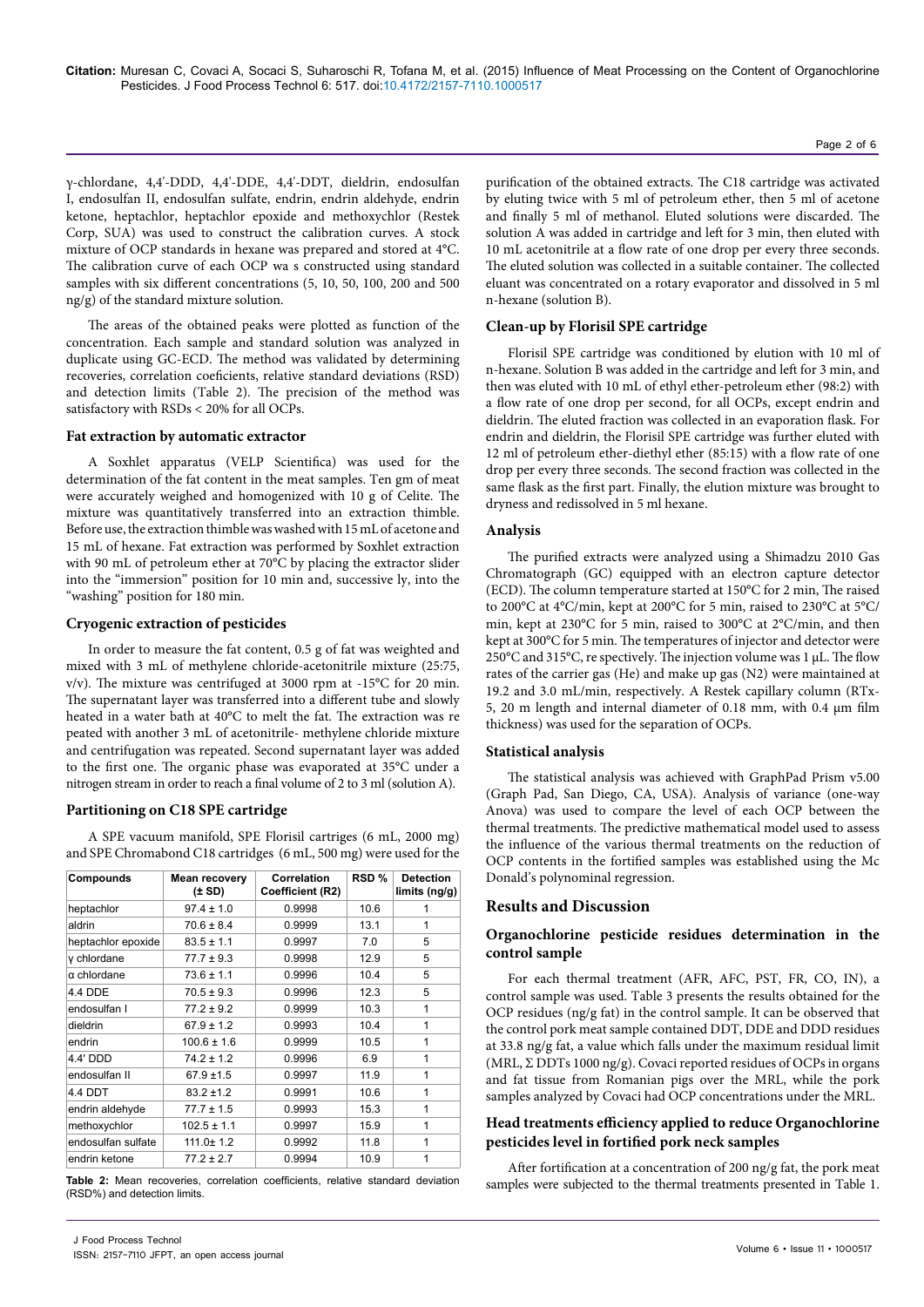As a consequence of applied heat treatments to pork neck samples, variations from control samples in the levels of OCPs were observed (Table 4). A reduction of only 1% in the OCP content from control sample was observed after cold smoking (AFR). Warm smoking (AFC) and pasteurization (PST) as combined treatments determined a higher reduction in the OCP contents from control sample of up to 15 and 16%, respectively. Both frying (FR) and baking (CO) led to an even higher reduction in the OCP content of up to 46 and 56%, respectively. Stewing under pressure and cooking caused the most dramatic decrease in the OCP levels up to 92%. The above mentioned tendencies refer to the reduction of the degree of contamination from one treatment to another, making possible a hierarchy for the decontamination processes, from less efficient to most efficient. Thus, the contamination reduction ratios vary in the following order:

AFR < AFC+PST < PST+AFC < FR < CO < IN

| Organoclilorine pesticide | Measured (ng/g fat) | MRL (ng/g fat) |
|---------------------------|---------------------|----------------|
| aldrin+dieldrin           | <b>ND</b>           | 200            |
| endrin                    | <b>ND</b>           | 50             |
| endrin ketone             | <b>ND</b>           | n.s.           |
| $\Sigma$ "drins"          | <b>ND</b>           |                |
| $\alpha$ chlordane        | <b>ND</b>           | 50             |
| ychlordane                | <b>ND</b>           | n.s.           |
| $\Sigma$ chlordanes       | <b>ND</b>           |                |
| 4,4'-DDT                  | 7.9                 |                |
| 4,4'-DDE                  | 23                  |                |
| 4,4'-DDD                  | 2.9                 |                |
| $\Sigma$ DDTs             | 33.8                | 1000           |
| heptachlor                | <b>ND</b>           | 200            |
| heptachlor epoxide        | <b>ND</b>           | 200            |
| $\Sigma$ heptachlors      | <b>ND</b>           |                |
| endosulfan I              | <b>ND</b>           | 50             |
| endosulfan II             | <b>ND</b>           | 50             |
| $\Sigma$ endosulfans      | <b>ND</b>           |                |
| methoxychlor              | <b>ND</b>           | 10             |

ND-not detected; n.s-not specified:

**Table 3:** Organochlorine pesticide levels (ng/g fat) in the control sample, a commercially available pork neck, lipid content 23.5%. Levels are compared against the Maximum Residue Levels (MRLs) set in the European legislation [27].

The main cause in the reduction of the OCP content was the loss of fat during treatments and, only in to a smaller extent, the reduction was due to chemical transformations that are taking place. Heat treatments were effective, since they reduced the OCP content of the meat, as noted in other studies [5,6,8,20,21].

Page 3 of 6

Zabic et al., determined the levels of HCB in raw skinless Chinook salmon and carp fillet sampled from the Great Lakes. HCB concentrations were also measured after baking, charbroiling, and canning salmon, as well as after pan and deep fat frying carp. The cooking procedures significantly reduced HCB content (with more than 40%) and only few significant differences were found among the various cooking methods.

In another study, cooking processes were further tested to assess their potential to reduce the levels of HCB and other pesticides in fish. Lean skinless lake trout and siscowets (fat laketrout) from the Great Lakes were cooked by baking and charbroiling. In all cases, cooking reduced the levels of HCB in comparison to the raw samples (17.5% in baked and 19.5% in charbroiled samples, respectively). Bayen examined the effects of various cooking processes on the potential loss of various POPs, including PBDEs, from salmon. Losses of PBDEs as the result of the cooking processes, and without skin removed, were the following: 42%, 25%, 32% and 44% for pan- frying, microwave cooking, boiling and baking, respectively. The authors concluded that the reduction of POP burden (including PBDEs) in cooked fish would be a result of efficient lipid removal during the cooking process rather than by the type of cooking method used.

The statistical analysis of obtained data showed significant correlations between pairs extremely comparable for all treatments except stewing under pressure (cooking), where the correlation is insignificant (Table 4).

# **Organochlorine pesticides weight variability during applied heat treatments**

The evolution of OCP contribution in the fortified meat samples after the thermal treatments is presented in Figure 1. For heptachlor, its share increased after frying (5.22%) and baking (5.36%) compared

| Organochlorine pesticides | % from M |            |         |                |           |       |      |
|---------------------------|----------|------------|---------|----------------|-----------|-------|------|
|                           | М        | <b>AFR</b> | AFC+PST | <b>PST+AFC</b> | <b>FR</b> | CO    | IN   |
| heptachlor                | 100.0    | 99.8       | 89.8    | 88.1           | 68.6      | 55.9  | 11.8 |
| aldrin                    | 100.0    | 99.3       | 86.9    | 84.8           | 64.3      | 52.4  | 10.6 |
| Heptachlor epoxide        | 100.0    | 99.0       | 88.9    | 88.0           | 67.6      | 51.8  | 18   |
| y chlordane               | 100.0    | 99.2       | 85.4    | 84.6           | 63.9      | 45.3  | 18.6 |
| 4.4'DDE                   | 100.0    | 99.0       | 88.0    | 85.4           | 54.6      | 47.8  | 7.6  |
| endosulfan I              | 100.0    | 99.2       | 86.0    | 84.6           | 63.7      | 43.4  | 15.9 |
| dieldrin                  | 100.0    | 99.4       | 89.3    | 84.7           | 64.5      | 53.7  | 10.7 |
| 4.4'DDD                   | 100.0    | 99.1       | 88.3    | 85.8           | 54.7      | 48.2  | 9.2  |
| endosulfan II             | 100.0    | 99.2       | 87.5    | 85.4           | 64.9      | 44.5  | 15.3 |
| 4.4'DDT                   | 100.0    | 99.3       | 88.5    | 86.1           | 55.1      | 48.9  | 10.1 |
| endrin aldehyde           | 100.0    | 99.2       | 88.5    | 84.6           | 67.6      | 49.5  | 17.1 |
| methoxychlor              | 100.0    | 99.0       | 85.0    | 84.2           | 68.6      | 49.6  | 9.9  |
| endrin sulfate            | 100.0    | 99.4       | 86.9    | 84.4           | 66.5      | 50.9  | 8.9  |
| endrin ketone             | 100.0    | 99.3       | 87.0    | 84.3           | 54.6      | 46.3  | 15.3 |
| $%$ fat                   | 23.5     | 23.08      | 21.37   | 20.08          | 17.03     | 15.21 | 9.29 |

M-Control; AFR-Cold smoking; AFC+PST-Warm smoking and pasteurization; PST+AFC-Pasteurization and warm smoking; FR-Frying; CO-Backing; IN-Stewing under pressure (cooking) M-AFR \*\*\*extremely significant P≤0.001; M-(AFC+PST) \*\*\*extremely significant P≤0.001; M-(PST+AFC) \*\*\*extremely significant P≤0.001; M-FR\*\*\*extremely significant P≤0.001; M-CO\*\*\*extremely significant P≤0.001; M-IN not significant P>0.05

**Table 4:** Head treatments efficiency applied to reduce organochlorine pesticides level in fortified pork neck samples.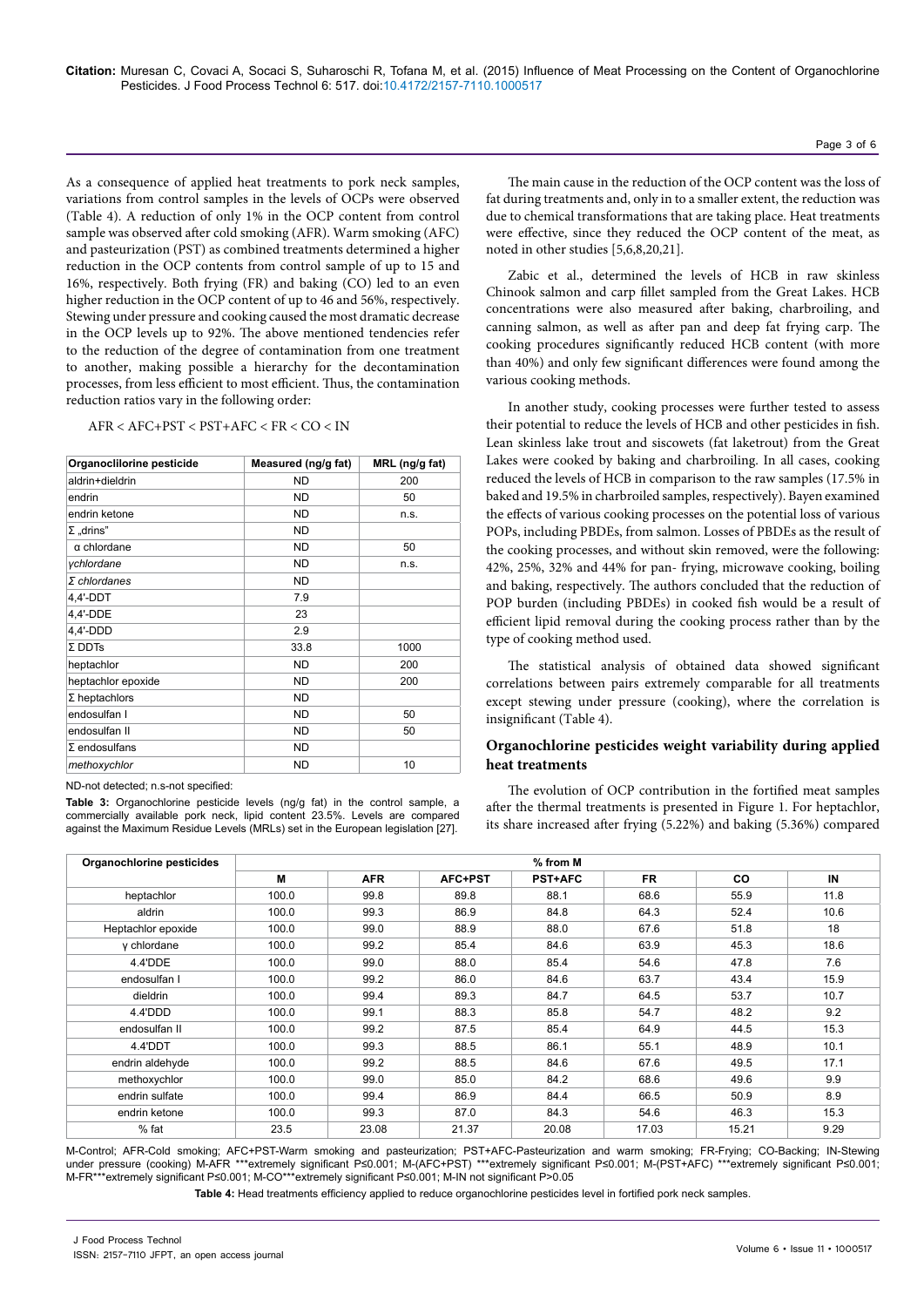**Citation:** Muresan C, Covaci A, Socaci S, Suharoschi R, Tofana M, et al. (2015) Influence of Meat Processing on the Content of Organochlorine Pesticides. J Food Process Technol 6: 517. doi:10.4172/2157-7110.1000517



pasteurization; PST+ AFC-Pasteurization and warm smoking; FR-Frying; CO-Backing; IN-Stewing under pressure (cooking).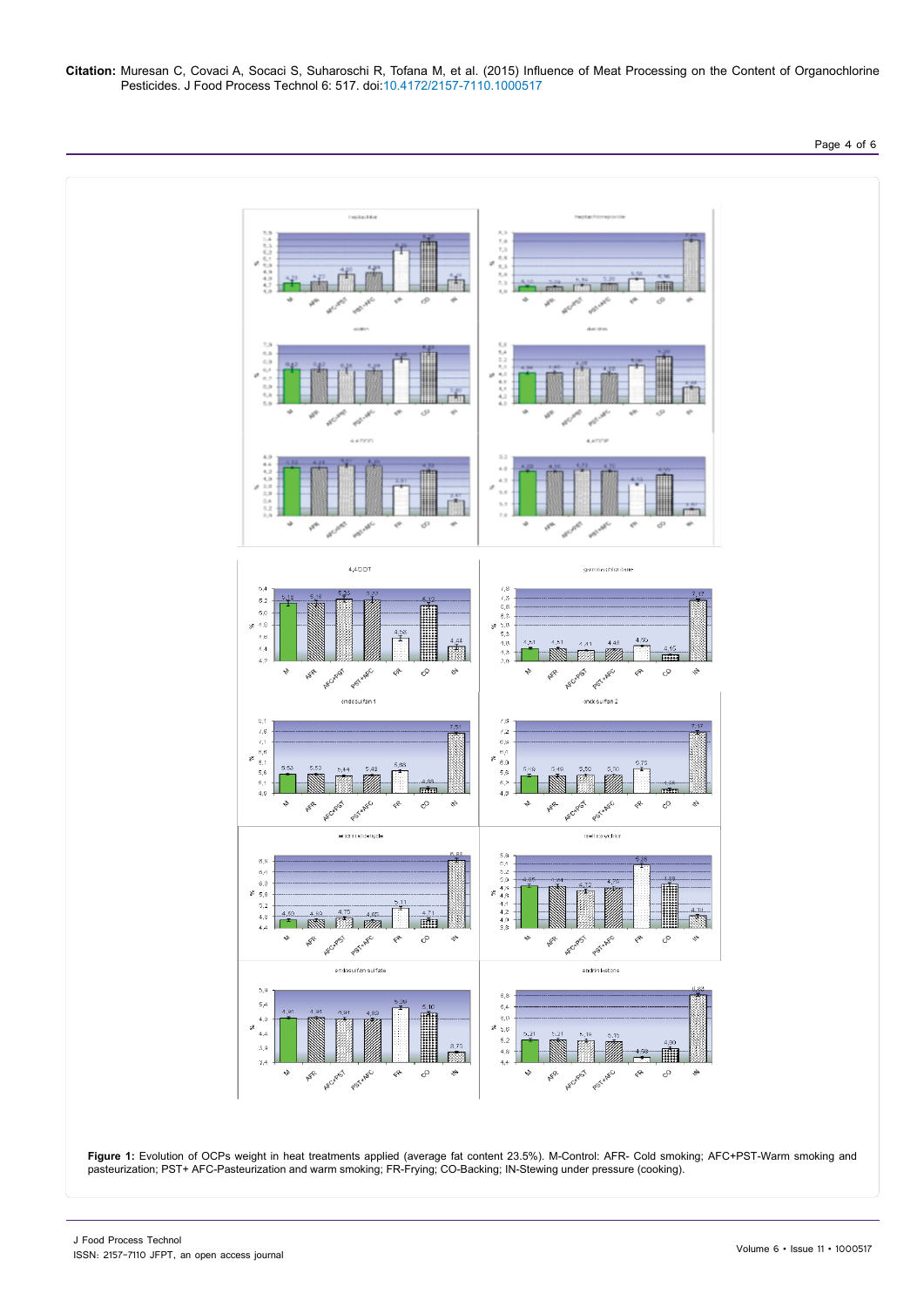## Page 5 of 6

to the control sample (4.72%). For this compound, the same trend was also noticed for cooking (5.36%). One explanation could be the high resistance of heptachlor to thermal treatment as suggested in the literature (22).

Heptachlor epoxide has the same increase tendency compared to the control (5.09%) regardless of the applied treatment, reaching a maximum level in the cooked sample (7.85%). In the cold smoking treatment (AFR), the heptachlor epoxide concentration showed a slight increase (5.08%) compared to the control sample. Perellò showed that the influence of cooking on organic pollutants depends not only on the cooking process, but also on the type of food. Aldrin reached a maximum share for cooking (6.82%) and a minimum for baking (5.8%) compared to a share of 6.41% in the control sample (M). Compared with to aldrin, the concentration of dieldrin was lower in the control sample (4.84%), as well as in the cooked and baked samples (4.43 and 5.28%, respectively). One explanation could be the possible oxidation of aldrin to dieldrin, as already reported in the literature [10,22,23]. The lowest levels of endrin aldehyde were determined for the pasteurization combined with the warm smoking treatment (4.65%). Endosulfan I and II had the same trend compared to the control for the thermal treatments applied in this study. It may be noted that endosulfan I is more stable than endosulfan II during the studied thermal treatments. Clearly, the applied thermal treatments led to a partial elimination or degradation of OCPs. In particular, heptachlor and heptachlor epoxide appeared to be very resistant to the applied thermal treatments compared with dieldrin and DDT. Changes (degradation) can be chemically explained; for example, 4,4'-DDT is transformed to 4,4'-DDD through reductive dechlorination and to 4,4'-DDE through dehydrochlorination. Also, heptachlor can be oxidized to heptachlorepoxide [24,25].

In food products processed through frying, baking and stewing (home cooking), the reduction in the OCP content is higher compared to industrial processing of meat products (pasteurization, warm smoking, or cold smoking) [7,13]. The duration and temperature of the meat processing have both an important role in the fat degradation. In the baking and cooking processes, lipid hydrolysis can occur at temperatures above 100°C [15].

The advanced thermodegradation of fats is possible at high temperatures (110, 130, and 180°C) and time periods (0.5-1 h) in processes, such as stewing, baking and frying [5]. During the thermal treatment, a break in the cells of the fat tissues takes place; the grease is removed and further dispersed into the meat mass. Depending on the meat processing, a part of the fat can be eliminated in the boiling mass (cooking or stewing) or removed through melting as it occurs in pasteurization, warm smoking and frying processes [26,27].

# **Designing mathematical models to predict the effect of heat treatments on OCP levels in meat**

Table 5 presents the predictive mathematical models for all studied treatments. Statistical techniques are used in this study to model and predict, on a laboratory scale, the degree of reduction in the OCP

| <b>Processing operation</b> | 1 <sup>st</sup> degree equation | RI     |
|-----------------------------|---------------------------------|--------|
| Cold smoking (AFR)          | $y = 0.992x + 0.053$            | 0.9999 |
| Warm smoking (AFC)          | $y = 0.836x + 5.102$            | 0.9959 |
| <b>Pasteurization (PST)</b> | $y = 0.828x + 3.277$            | 0.9975 |
| Frying (FR)                 | $y = 0.464x + 23.838$           | 0.8919 |
| Baking (CO)                 | $y = 0.468x + 2.586$            | 0.9532 |
| Stewing under pressure (IN) | $y = 0.712x + 3.539$            | 0.8875 |

**Table 5:** Mathematical models of first degree equations for thermal treatments.

content by controlling the limiting factors of the food processing treatments. This modelling aims to estimate the impact of an thermical process (cold smoking, smoking, warm smoking, pasteurization, frying, baking, and cooking) on the OCP content. The study used one control and 6 working variants, thus one variable set and their influence was studied. A prediction for the reduction degree in the contamination of meat samples subjected to 6 thermal treatments could be achieved. The coefficient of determination  $r^2$  indicates the response variation within the mathematical model, with values ranging between 0 and 1. The  $r<sup>2</sup>$ value was found to be close to 1.0, which denotes a high correlation between the observed and predicted values. A higher value indicates a stronger relation between the studied variables (x, y). The final value, y, of OCP residues is function of the OCP residues, x, before cooking treatments.

Cold smoking, warm smoking, pasteurization, and baking had  $r<sup>2</sup>$ values close to 1. For the stewing under pressure treatment, a predictive mathematical model could be developed only for some OCPs, namely for aldrin, 4,4 '-DDD, 4,4'-DDT, methoxychlor and endosulfan sulfate. Statistical and mathematical techniques for designing experiments are useful tools to estimate the behavior of various compounds. Predictive mathematical models obtained from the experimental results depend on the behavior of the compounds analyzed. They can be thus used to choose the most appropriate thermal treatment method to reduce contamination. After applying various thermal treatments, the initial variation of OCPs from the original conditions is continuously modifying between treatments, being influenced by "intrinsic factors" linked to the physico-chemical properties of individual OCPs, such as: different partition coefficients between the lipidic and aqueous phase driven by differences in solubility; different volatility governed by different boiling points and by different stability of OCPs at high temperatures.

Our results show that the influence of cooking on the levels of OCPs in meat does not depend only on the particular cooking process, but even more on the specific food item. Lipophilic OCPs are associated with the fat portion of foods, thus cooking methods that release or remove fat from the product, will tend to reduce the total amount of OCPs in the cooked food. Dietary exposure to these environmental pollutants can be reduced by discarding the fat, which is released from foods during cooking [14,16,17]. Fortunately, this practice is already common among consumers who wish to reduce their fat intake.

#### **Acknowledgement**

Prof. Dr. Laslo Cornel, for the valuable help provided in the elaboration of the PhD thesis: Researches Concerning the Influence of Processing on organochlorine pesticide residues from meat and meat products.

#### **References**

- 1. [Hura C, Leanca M, Rusu L, Hura BA \(1999\) Risk assessment of pollution with](http://www.ncbi.nlm.nih.gov/pubmed/10414787)  [pesticides in food in the Eastern Romania area. Toxicol Lett 107: 103-107.](http://www.ncbi.nlm.nih.gov/pubmed/10414787)
- 2. [Witczak A \(2012\) Influence of smoking on indicatory PCB congeners residues](http://journal.pan.olsztyn.pl/fd.php?f=1316)  [levels in fish sliced. Pol. J Food Nutr Sci 62: 31-39.](http://journal.pan.olsztyn.pl/fd.php?f=1316)
- 3. [Covaci A, Hura C, Schepens P \(2001\) Selected persistent organochlorine](http://www.sciencedirect.com/science/article/pii/S0048969701008208)  [pollutants in Romania. Science of the Total Environment 280: 143-152.](http://www.sciencedirect.com/science/article/pii/S0048969701008208)
- 4. Covaci A, Gh[eorghe A, Schepens P \(2004\) Distribution of organochlorine](http://www.sciencedirect.com/science/article/pii/S0045653504001298)  [pesticides, polychlorinated biphenyls and a-HCH enantiomers in pork tissues.](http://www.sciencedirect.com/science/article/pii/S0045653504001298)  [Chemosphere 56: 757-766.](http://www.sciencedirect.com/science/article/pii/S0045653504001298)
- 5. [Kubacki SJ, Lipowska T \(1980\) The role of food processing in decreasing](http://link.springer.com/chapter/10.1007/978-94-009-8718-0_14)  [pesticide contamination of foods. Food and Health: Science and Technology,](http://link.springer.com/chapter/10.1007/978-94-009-8718-0_14)  [Applied Science Publishers, London.](http://link.springer.com/chapter/10.1007/978-94-009-8718-0_14)
- 6. Gonzalez SM, Visweswariah K (1984) Efecto de la coccion sobre el